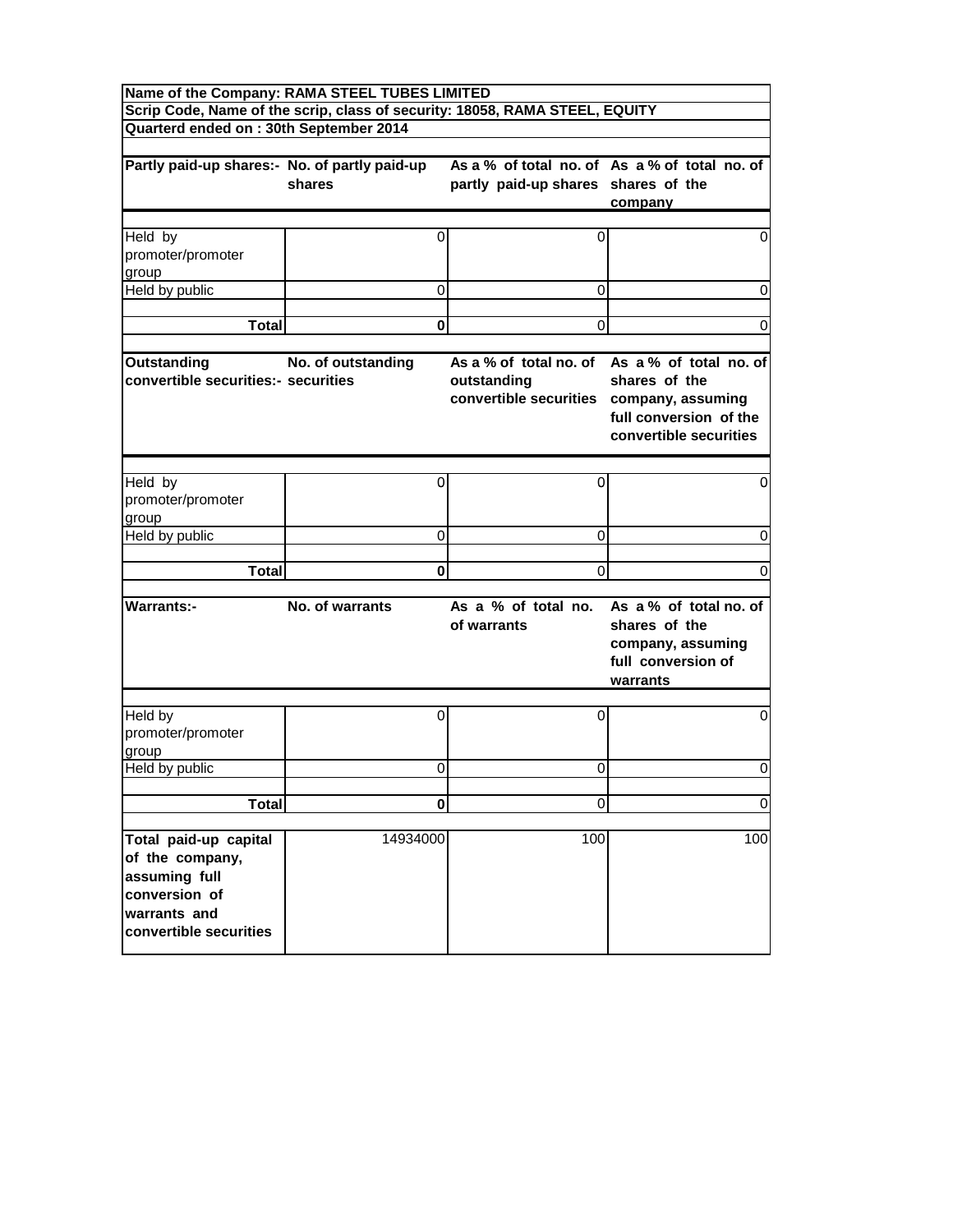## (I)(b) Statement showing holding of securities (including shares, warrants, convertible securities) of persons belonging to the **category "Promoter and Promoter Group" AS ON 30th September 2014**

| Sr.<br>No.     | Name of the shareholder   | <b>Number</b><br>of<br>shares<br>held | <b>Details of Shares held</b><br>As a % of<br>grand total<br>$(A) + (B) + (C)$ | No.            | Encumbered shares (*)<br>As a<br>percentage | As a % of Numb<br>grand total<br>$(A)+(B)+(C)$<br>of sub-<br>clause (I)(a | er of<br>warra<br>nts<br>held | <b>Details of warrants</b><br>As a $%$<br>total<br>number of<br>warrants<br>of the<br>same<br>class | <b>Numb</b><br>er of<br>securi<br>ties<br>held | Details of<br>convertible<br>securities<br>As a %<br>total<br>conve number of<br>rtible convertibl<br>е<br>securities<br>of the<br>same<br>class | <b>Total shares</b><br>(including<br>underlying<br>shares assuming<br>full conversion<br>of warrants and<br>convertible<br>securities) as a<br>% of diluted<br>share capital |
|----------------|---------------------------|---------------------------------------|--------------------------------------------------------------------------------|----------------|---------------------------------------------|---------------------------------------------------------------------------|-------------------------------|-----------------------------------------------------------------------------------------------------|------------------------------------------------|--------------------------------------------------------------------------------------------------------------------------------------------------|------------------------------------------------------------------------------------------------------------------------------------------------------------------------------|
| (1)            | (II)                      | (III)                                 | (IV)                                                                           | (V)            | (VI)=(V)/(III)*100                          | (VII)                                                                     | (VIII)                        | (IX)                                                                                                | (X)                                            | (XI)                                                                                                                                             | (XII)                                                                                                                                                                        |
| $\overline{ }$ | Naresh Kumar Bansal       | 742800                                | 49.74                                                                          | $\overline{0}$ | 0.00                                        | 0.00                                                                      | $\overline{0}$                |                                                                                                     |                                                |                                                                                                                                                  |                                                                                                                                                                              |
| 2              | <b>Kumud Bansal</b>       | 54000                                 | 3.62                                                                           | $\overline{0}$ | 0.00                                        | 0.00                                                                      | $\overline{0}$                |                                                                                                     |                                                |                                                                                                                                                  |                                                                                                                                                                              |
| 3              | Naresh Kumar & Sons (HUF) | 18000                                 | 1.21                                                                           | $\overline{0}$ | 0.00                                        | 0.00                                                                      | $\mathbf 0$                   |                                                                                                     |                                                | O                                                                                                                                                |                                                                                                                                                                              |
| 4              | <b>Richi Bansal</b>       | 129300                                | 8.66                                                                           | $\Omega$       | 0.00                                        | 0.00                                                                      | $\overline{0}$                |                                                                                                     |                                                |                                                                                                                                                  |                                                                                                                                                                              |
| 5              | Krati Bansal              | 30000                                 | 2.01                                                                           | $\overline{0}$ | 0.00                                        | 0.00                                                                      | $\mathbf{0}$                  |                                                                                                     |                                                | O                                                                                                                                                |                                                                                                                                                                              |
| 6              | Nikhil Naresh Bansal      | 126600                                | 8.48                                                                           | $\Omega$       | 0.00                                        | 0.00                                                                      | $\Omega$                      |                                                                                                     |                                                | Ω                                                                                                                                                |                                                                                                                                                                              |
|                | Kanika Bansal             | 3600                                  | 0.24                                                                           | $\Omega$       | 0.00                                        | 0.00                                                                      | $\Omega$                      |                                                                                                     |                                                | $\Omega$                                                                                                                                         |                                                                                                                                                                              |
|                |                           |                                       |                                                                                |                |                                             |                                                                           |                               |                                                                                                     |                                                |                                                                                                                                                  |                                                                                                                                                                              |
|                |                           |                                       |                                                                                |                |                                             |                                                                           |                               |                                                                                                     |                                                |                                                                                                                                                  |                                                                                                                                                                              |
|                |                           |                                       |                                                                                |                |                                             |                                                                           |                               |                                                                                                     |                                                |                                                                                                                                                  |                                                                                                                                                                              |
|                |                           |                                       |                                                                                |                |                                             |                                                                           |                               |                                                                                                     |                                                |                                                                                                                                                  |                                                                                                                                                                              |
|                |                           |                                       |                                                                                |                |                                             |                                                                           |                               |                                                                                                     |                                                |                                                                                                                                                  |                                                                                                                                                                              |
| <b>TOTAL</b>   |                           | 1104300                               | 73.95                                                                          | 0              | 0.00                                        | 0.00                                                                      | $\mathbf{0}$                  | $\bf{0}$                                                                                            | $\mathbf{0}$                                   | 0                                                                                                                                                | 0                                                                                                                                                                            |

(\*) The term "encumbrance" has the same meaning as assigned to it in regulation 28(3) of the SAST Regulations, 2011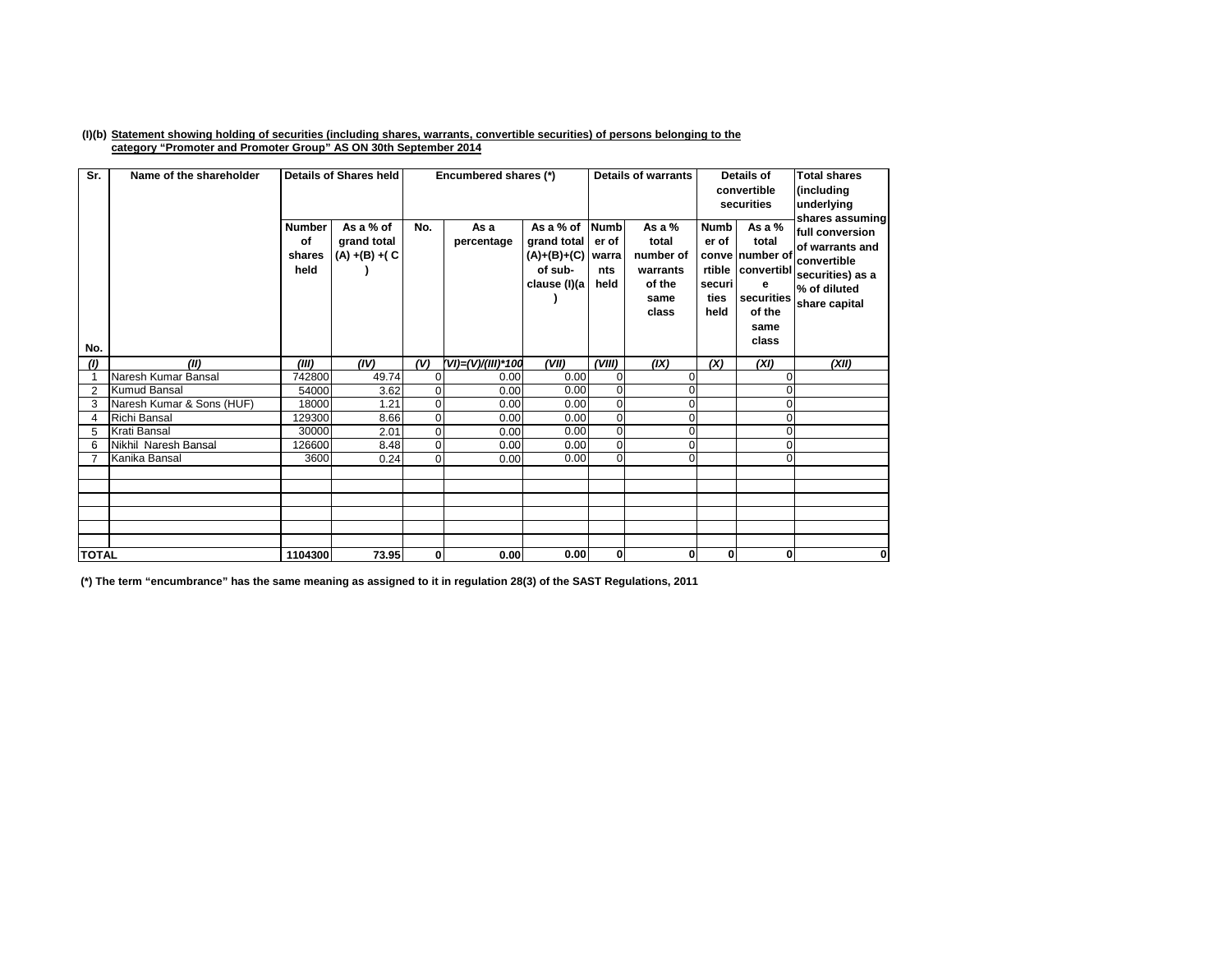|                         |                                                                                        |                                             |                                     |                                                                                   | Statement Showing Shareholding Pattern as on 30th September 2014   |                                    |                                                  |                    |
|-------------------------|----------------------------------------------------------------------------------------|---------------------------------------------|-------------------------------------|-----------------------------------------------------------------------------------|--------------------------------------------------------------------|------------------------------------|--------------------------------------------------|--------------------|
| Categ<br>ory<br>code    | Category of<br>Shareholder                                                             | <b>Number</b><br>of Share<br><b>Holders</b> | <b>Total</b><br>number<br>of shares | Table (I)(a)<br><b>Number of</b><br>shares held<br>lin<br>demateriali<br>zed form | Total shareholding as a<br>percentage of total<br>number of shares |                                    | <b>Shares Pledged or</b><br>otherwise encumbered |                    |
|                         |                                                                                        |                                             |                                     |                                                                                   | As a<br>percentage<br>$of(A+B)^1$                                  | As a<br>percentage<br>of $(A+B+C)$ | Number of<br>shares                              | As a<br>percentage |
| (1)                     | (II)                                                                                   | (III)                                       | (IV)                                | (V)                                                                               | (VI)                                                               | (VII)                              | (VIII)                                           | ()= (VIII)/(IV)*10 |
| (A)<br>1                | <b>Shareholding of Promoter and</b><br>Indian                                          |                                             |                                     |                                                                                   |                                                                    |                                    |                                                  |                    |
| (a)                     | Individuals/ Hindu Undivided Family                                                    | 7                                           | 1104300                             | 132800                                                                            | 73.95                                                              | 73.95                              | 0                                                | 0.00               |
| (b)<br>(c)              | Central Government/ State Govt.(s)<br><b>Bodies Corporate</b>                          | 0<br>$\mathbf 0$                            | 0<br>$\mathbf 0$                    | 0<br>0                                                                            | 0.00<br>0.00                                                       | 0.00<br>0.00                       | 0<br>$\mathbf 0$                                 | 0.00<br>0.00       |
| (d)                     | Financial Institutions/ Banks                                                          | $\overline{0}$                              | $\mathbf 0$                         | $\mathbf 0$                                                                       | 0.00                                                               | 0.00                               | $\mathbf 0$                                      | 0.00               |
| (e)                     | Any Others(Specify)                                                                    | 0                                           | $\mathbf 0$                         | $\mathbf 0$                                                                       | 0.00                                                               | 0.00                               | $\mathbf 0$                                      | 0.00               |
|                         | Sub Total(A)(1)                                                                        | 7                                           | 1104300                             | 132800                                                                            | 73.95                                                              | 73.95                              | $\mathbf 0$                                      | 0.00               |
|                         | Foreign                                                                                |                                             |                                     |                                                                                   |                                                                    |                                    |                                                  |                    |
| $\mathbf{2}$<br>a       | Individuals (Non-Residents Individuals/<br>Foreign Individuals)                        | 0                                           | 0                                   | 0                                                                                 | 0.00                                                               | 0.00                               | 0                                                | 0.00               |
| b                       | <b>Bodies Corporate</b><br>Institutions                                                | 0<br>$\mathbf 0$                            | $\overline{0}$<br>$\mathbf 0$       | $\mathbf 0$<br>$\mathbf 0$                                                        | 0.00<br>0.00                                                       | 0.00<br>0.00                       | $\mathbf 0$<br>$\mathbf 0$                       | 0.00<br>0.00       |
| c<br>d                  | Qualified Foreign Investor                                                             | $\mathbf 0$                                 | $\mathbf 0$                         | $\mathbf 0$                                                                       | 0.00                                                               | 0.00                               | $\mathbf 0$                                      | 0.00               |
| e                       | Any Others (Specify)                                                                   | $\mathbf 0$                                 | $\mathbf 0$                         | 0                                                                                 | 0.00                                                               | 0.00                               | $\mathbf 0$                                      | 0.00               |
|                         |                                                                                        | $\mathbf{0}$                                | 0                                   | 0                                                                                 | 0.00                                                               | 0.00                               | 0                                                | 0.00               |
|                         | Sub Total(A)(2)                                                                        |                                             |                                     |                                                                                   |                                                                    |                                    |                                                  |                    |
|                         | <b>Total Shareholding of Promoter</b><br>and Promoter Group (A)=                       | 7                                           | 1104300                             | 132800                                                                            | 73.95                                                              | 73.95                              | 0                                                | 0.00               |
| (B)                     | <b>Public shareholding</b>                                                             |                                             |                                     |                                                                                   |                                                                    |                                    |                                                  |                    |
| 1<br>(a)                | <b>Institutions</b><br>Mutual Funds/ UTI                                               | $\mathbf 0$                                 | $\mathbf 0$                         | $\mathbf 0$                                                                       | 0.00                                                               | 0.00                               | $\mathbf 0$                                      | 0.00               |
| (b)                     | Financial Institutions Banks                                                           | $\mathbf 0$                                 | $\mathbf 0$                         | $\mathbf 0$                                                                       | 0.00                                                               | 0.00                               | $\mathbf 0$                                      | 0.00               |
| (c)                     | Central Government/ State Govt.(s)                                                     | $\mathbf 0$                                 | $\mathbf 0$                         | 0                                                                                 | 0.00                                                               | 0.00                               | $\mathbf 0$                                      | 0.00               |
| (d)                     | Venture Capital Funds                                                                  | $\mathbf 0$<br>O                            | $\mathbf 0$<br>$\mathbf 0$          | $\mathbf 0$<br>$\mathbf 0$                                                        | 0.00<br>0.00                                                       | 0.00<br>0.00                       | $\mathbf 0$<br>$\mathbf 0$                       | 0.00<br>0.00       |
| (e)<br>(f)              | <b>Insurance Companies</b><br>Foreign Institutional Investors                          | O                                           | $\pmb{0}$                           | 0                                                                                 | 0.00                                                               | 0.00                               | $\mathbf 0$                                      | 0.00               |
| (g)                     | Foreign Venture Capital Investors                                                      | O                                           | $\mathbf 0$                         | $\mathbf 0$                                                                       | 0.00                                                               | 0.00                               | $\mathbf 0$                                      | 0.00               |
| (h)<br>(i)              | Qualified Foreign Investor<br>Any Other (specify)                                      | $\overline{0}$                              | $\mathbf 0$                         | $\mathbf 0$                                                                       | 0.00                                                               | 0.00                               | $\mathbf 0$                                      | 0.00               |
|                         | Sub-Total (B)(1)                                                                       | $\mathbf 0$                                 | 0                                   | 0                                                                                 | 0.00                                                               | 0.00                               | 0                                                | 0.00               |
| <b>B2</b>               | <b>Non-institutions</b>                                                                |                                             |                                     |                                                                                   |                                                                    |                                    |                                                  |                    |
| (a)                     | <b>Bodies Corporate</b>                                                                | $\mathbf 0$                                 | 0                                   | 0                                                                                 | 0.00                                                               | 0.00                               | 0                                                | 0.00               |
| (b)                     | Individuals<br>Individuals -i. Individual shareholders                                 | $\overline{0}$                              | 0                                   | 0                                                                                 | 0.00                                                               | 0.00                               | 0                                                | 0.00               |
|                         | holding nominal share capital up to Rs                                                 |                                             |                                     |                                                                                   |                                                                    |                                    |                                                  |                    |
| I.                      | 1 lakh                                                                                 | 527                                         | 377100                              | 0                                                                                 | 25.25                                                              | 25.25                              | $\mathbf 0$                                      | 0.00               |
| Ш                       | ii. Individual shareholders holding<br>nominal share capital in excess of Rs.          |                                             |                                     |                                                                                   |                                                                    |                                    |                                                  |                    |
|                         | 1 lakh.                                                                                | 1                                           | 12000                               | 0                                                                                 | 0.80                                                               | 0.80                               | 0                                                | 0.00               |
| (c)                     | Qualified Foreign Investor                                                             | $\mathbf 0$                                 |                                     | 0                                                                                 | 0.00                                                               | 0.00                               | $\mathbf 0$                                      | 0.00               |
| (d)                     | Any Other (specify)                                                                    | 0                                           | 0                                   | 0                                                                                 | 0.00                                                               | 0.00                               | 0                                                | 0.00               |
|                         | Sub-Total (B)(2)                                                                       | 528                                         | 389100                              | 0                                                                                 | 26.05                                                              | 26.05                              | $\mathbf 0$                                      | 0.00               |
| (B)                     | Public Shareholding (B)=<br><b>Total</b><br>$(B)(1)+(B)(2)$                            | 528                                         | 389100                              | 0                                                                                 | 26.05                                                              | 26.05                              | 0                                                | 0.00               |
|                         | TOTAL (A)+(B)                                                                          | 535                                         | 1493400                             | 132800                                                                            | 100.00                                                             | 100.00                             | $\overline{0}$                                   | 0.00               |
| (C)                     | Shares held by Custodians and<br>against which Depository<br>Receipts have been issued |                                             |                                     |                                                                                   |                                                                    |                                    |                                                  |                    |
| 1                       | Promoter and Promoter Group                                                            | $\mathbf 0$                                 | $\mathbf 0$                         | 0                                                                                 | 0.00                                                               | 0.00                               | $\mathbf 0$                                      | 0.00               |
| $\overline{\mathbf{c}}$ | Public<br>Sub-Total (C)                                                                | $\mathbf 0$<br>0                            | 0<br>0                              | 0<br>0                                                                            | 0.00<br>0.00                                                       | 0.00<br>0.00                       | 0<br>$\mathbf 0$                                 | 0.00<br>0.00       |
|                         | GRAND TOTAL (A)+(B)+(C)                                                                | 535                                         | 1493400                             | 132800                                                                            | 100.00                                                             | 100.00                             | $\mathbf 0$                                      | 0.00               |
|                         |                                                                                        |                                             |                                     |                                                                                   |                                                                    |                                    |                                                  |                    |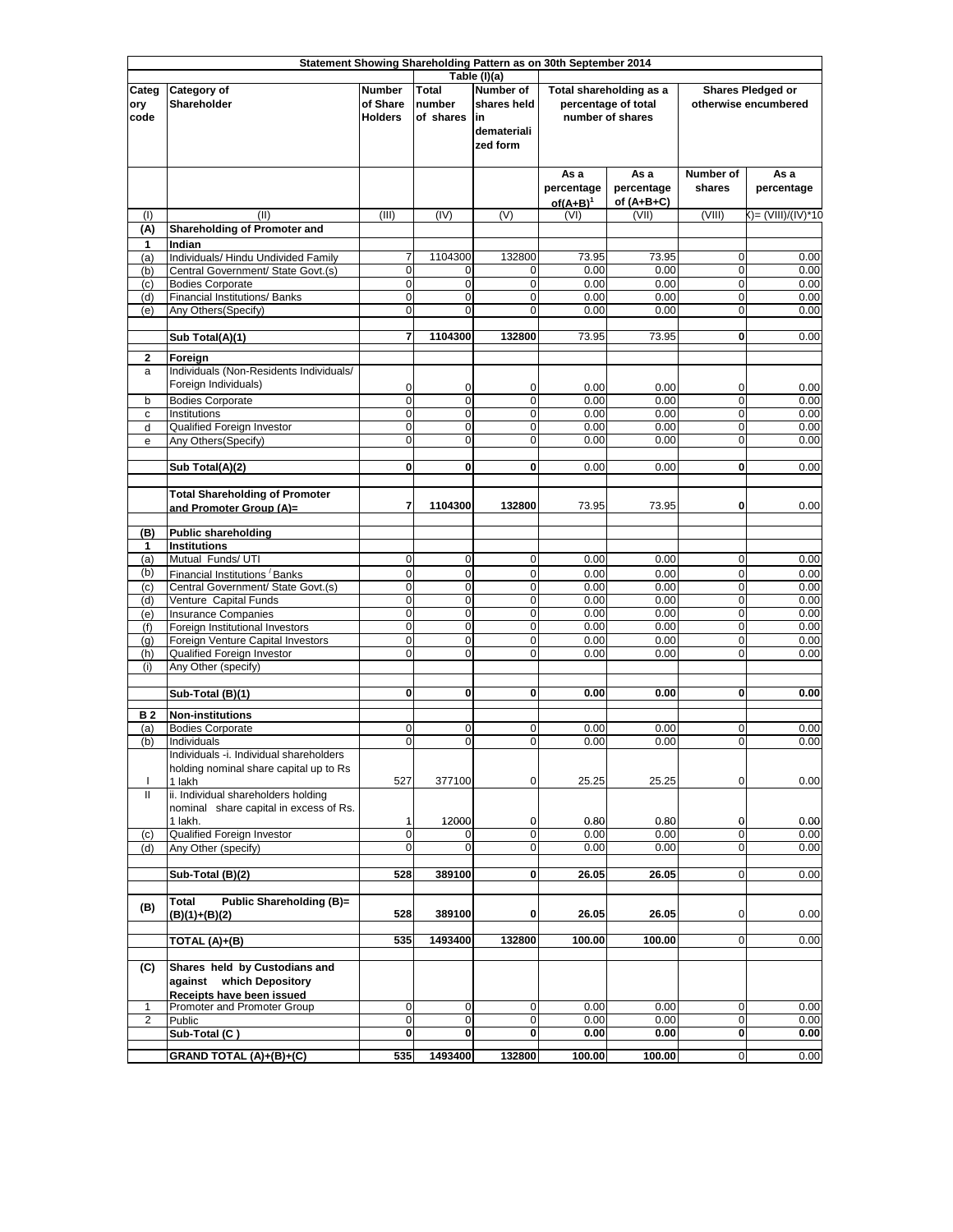|              | calcycle rubile, and notality more than 170 or the total number of shares as on Julii September Zul 4 |           |                                               |                |                            |                             |                        |                                |
|--------------|-------------------------------------------------------------------------------------------------------|-----------|-----------------------------------------------|----------------|----------------------------|-----------------------------|------------------------|--------------------------------|
| Sr.          | Name of the shareholder                                                                               | Number    | Shares as a percentage                        |                | <b>Details of warrants</b> |                             | Details of convertible | <b>Total shares (including</b> |
| No.          |                                                                                                       | of shares | of total number of                            | <b>INumber</b> | As a %                     | <b>Number</b>               | % w.r.t total          | underlying shares              |
|              |                                                                                                       | held      | shares {i.e., Grand Total of                  |                | ltotal                     | lof                         | Inumber of             | assuming full                  |
|              |                                                                                                       |           | $(A)+(B)+(C)$ indicated in warrants number of |                |                            |                             | converti convertible   | conversion of                  |
|              |                                                                                                       |           | Statement at para (I)(a) held                 |                | warrants of ble            |                             | securities of          | warrants and                   |
|              |                                                                                                       |           | above}                                        |                | lthe same                  | <b>Isecuritie</b> Ithe same |                        | convertible securities)        |
|              |                                                                                                       |           |                                               |                | lclass                     |                             | Iclass                 | as a % of diluted share        |
|              |                                                                                                       |           |                                               |                |                            | held                        |                        | canital                        |
|              | <b>Nil</b>                                                                                            | Nil       | Nil                                           | <b>Nil</b>     | Nil                        | Nil                         | Nil                    | O                              |
| 2            |                                                                                                       |           |                                               |                |                            |                             |                        |                                |
| 3            |                                                                                                       |           |                                               |                |                            |                             |                        |                                |
| 4            |                                                                                                       |           |                                               |                |                            |                             |                        |                                |
| 8            |                                                                                                       |           |                                               |                |                            |                             |                        |                                |
| 9            |                                                                                                       |           |                                               |                |                            |                             |                        |                                |
| 10           |                                                                                                       |           |                                               |                |                            |                             |                        |                                |
|              |                                                                                                       |           |                                               |                |                            |                             |                        |                                |
| <b>TOTAL</b> |                                                                                                       | 0         | 0.00                                          | 0              | ŋ                          | Ol                          | 0                      |                                |

(I)(c)(i) Statement showing holding of securities (including shares, warrants, convertible securities) of persons belonging to the **category "Public" and holding more than 1% of the total number of shares as on 30th September 2014**

(I)(c)(ii) Statement showing holding of securities (including shares, warrants, convertible securities) of persons (together with PAC) belonging to the category "Public" and holding more than 5% of the total number of shares of the company as on 30th September 2014

| Sr. No.      | Name(s) of the            | <b>Number</b> | Shares as a percentage   |               | <b>Details of warrants</b> | Details of convertible |             | Total shares (including      |
|--------------|---------------------------|---------------|--------------------------|---------------|----------------------------|------------------------|-------------|------------------------------|
|              | shareholder(s) and        | of shares     | οf                       | <b>Number</b> | As a $%$                   | <b>Number</b>          | % w.r.t     | underlying shares            |
|              | the Persons Acting in     |               | total number of shares   | оf            | total                      | of                     | total       | assuming full conversion of  |
|              | <b>Concert (PAC) with</b> |               | {i.e., Grand Total       | warrants I    | number of                  | converti               | number of   | warrants and convertible     |
|              | them                      |               | (A)+(B)+(C) indicated in |               | warrants of                | ble                    | convertible | securities) as               |
|              |                           |               | Statement at para (I)(a) |               | the                        | securitie              | securities  | a % of diluted share capital |
|              |                           |               | above}                   |               | same class                 | s                      | of the same |                              |
|              |                           |               |                          |               |                            | held                   | class       |                              |
|              | <b>INil</b>               | Nil           | Nil                      | <b>Nil</b>    | <b>Nil</b>                 | Nil                    | Nil         | 0                            |
|              |                           |               |                          |               |                            |                        |             |                              |
|              |                           |               |                          |               |                            |                        |             |                              |
|              |                           |               |                          |               |                            |                        |             |                              |
|              |                           |               |                          |               |                            |                        |             |                              |
|              |                           |               |                          |               |                            |                        |             |                              |
|              |                           |               |                          |               |                            |                        |             |                              |
|              |                           |               |                          |               |                            |                        |             |                              |
| <b>TOTAL</b> |                           | <b>Nil</b>    | <b>Nil</b>               | Nil           | <b>Nil</b>                 | <b>Nil</b>             | Nil         | <b>Nil</b>                   |